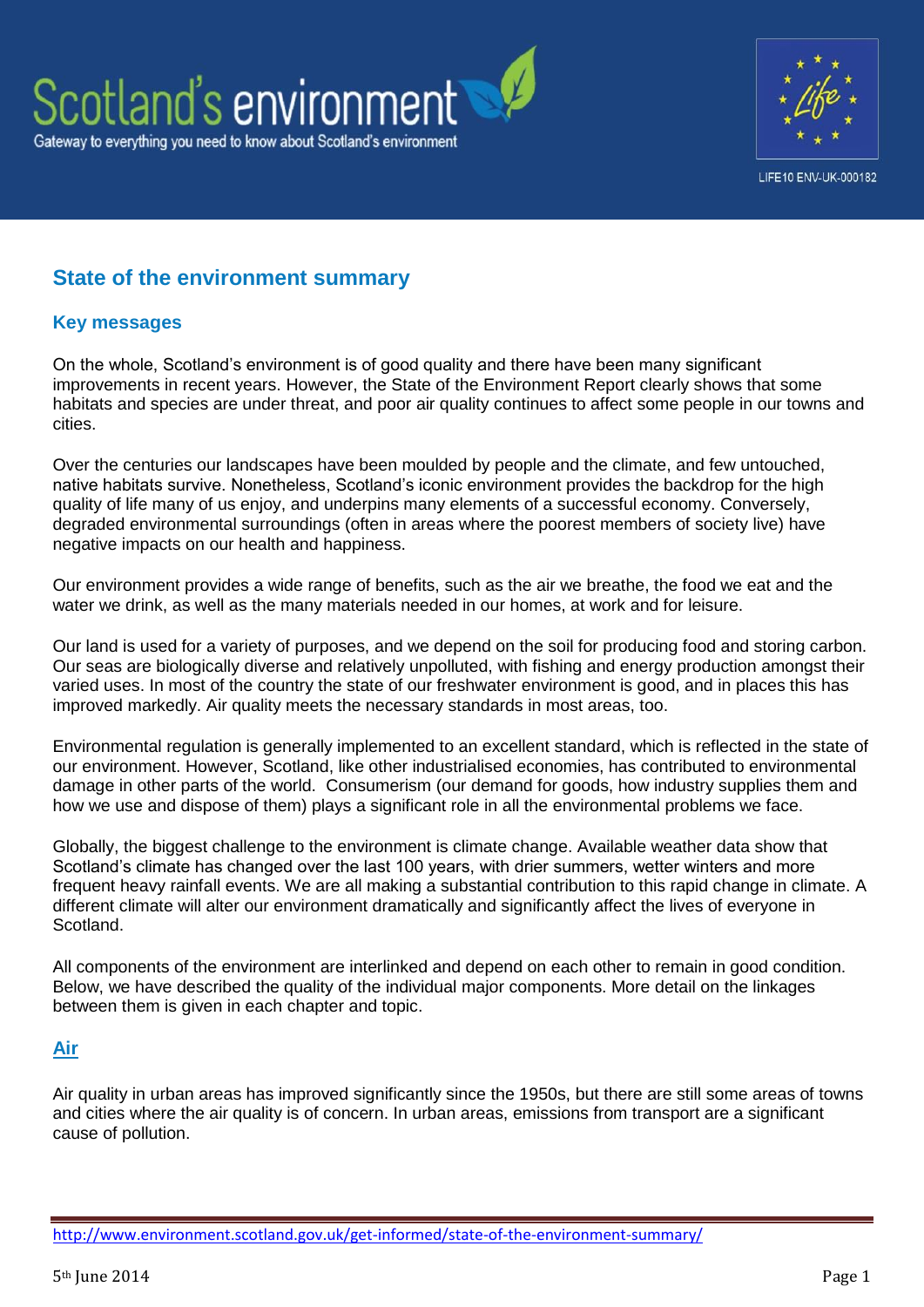



## **[Water](http://www.environment.scotland.gov.uk/get-informed/water/)**

Our freshwaters and seas are generally in good condition, and there have been significant reductions in pollution over the last 25 years. There are still problems resulting in the loss of habitat and wildlife (both current and historic) and from water pollution, predominantly from excessive amounts of nutrients entering the water. Floods and droughts can damage our economy and wildlife and affect our health and wellbeing.

## **[Land](http://www.environment.scotland.gov.uk/get-informed/land/)**

Scotland's highly diverse landforms, rocks and soils are the foundation of our landscape, wildlife and cultural heritage. Land is used for a variety of purposes, and we have to balance the many demands we make on it.

What we use the land for and how we manage, maintain and improve it are important causes of change. Expanding built developments and the projected growth in forest cover are changing the landscape, and more intense farming practices and how we manage our towns are altering habitats and wildlife.

## **What is being done**

Action to address these varied problems is being taken; for example, through the Land Use Strategy, National Marine Plan, Climate Change (Scotland) Act, Water Framework Directive River Basin Management Plans and the Scottish Biodiversity Strategy.

The overarching challenge is to achieve a sustainable balance between short-term needs and maintaining or improving the quality of our environment for future generations.

Reducing our impact on the environment is complex and can only be solved by public organisations, businesses, non-governmental organisations, research organisations and the [public working together.](http://www.environment.scotland.gov.uk/get-involved/)

The [Scottish Environmental](http://www.scotland.gov.uk/Publications/2011/12/05085553/0) Monitoring Strategy has been developed by [CAMERAS](http://www.camerasscotland.org/) (Co-ordinated Agenda for Marine, Environment and Rural Affairs Science) and aims to co-ordinate environmental monitoring across Scotland, to make it more efficient and cost effective. The strategy encourages the development of a series of monitoring actions plans (MAPs). The first phase of MAPs are being developed: a [Soil MAP](http://www.environment.scotland.gov.uk/media/59999/Soil_Monitoring_Action_Plan.PDF) and [implementation plan](http://www.environment.scotland.gov.uk/media/71293/soil-monitoring-action-plan-implementation-march-2013.pdf) have been published; a [Freshwater MAP](http://www.environment.scotland.gov.uk/media/71294/scotlands-freshwater-monitoring-action-plan-april-2014.pdf) has also been completed; an Air MAP is being developed. Other MAPs will follow in due course.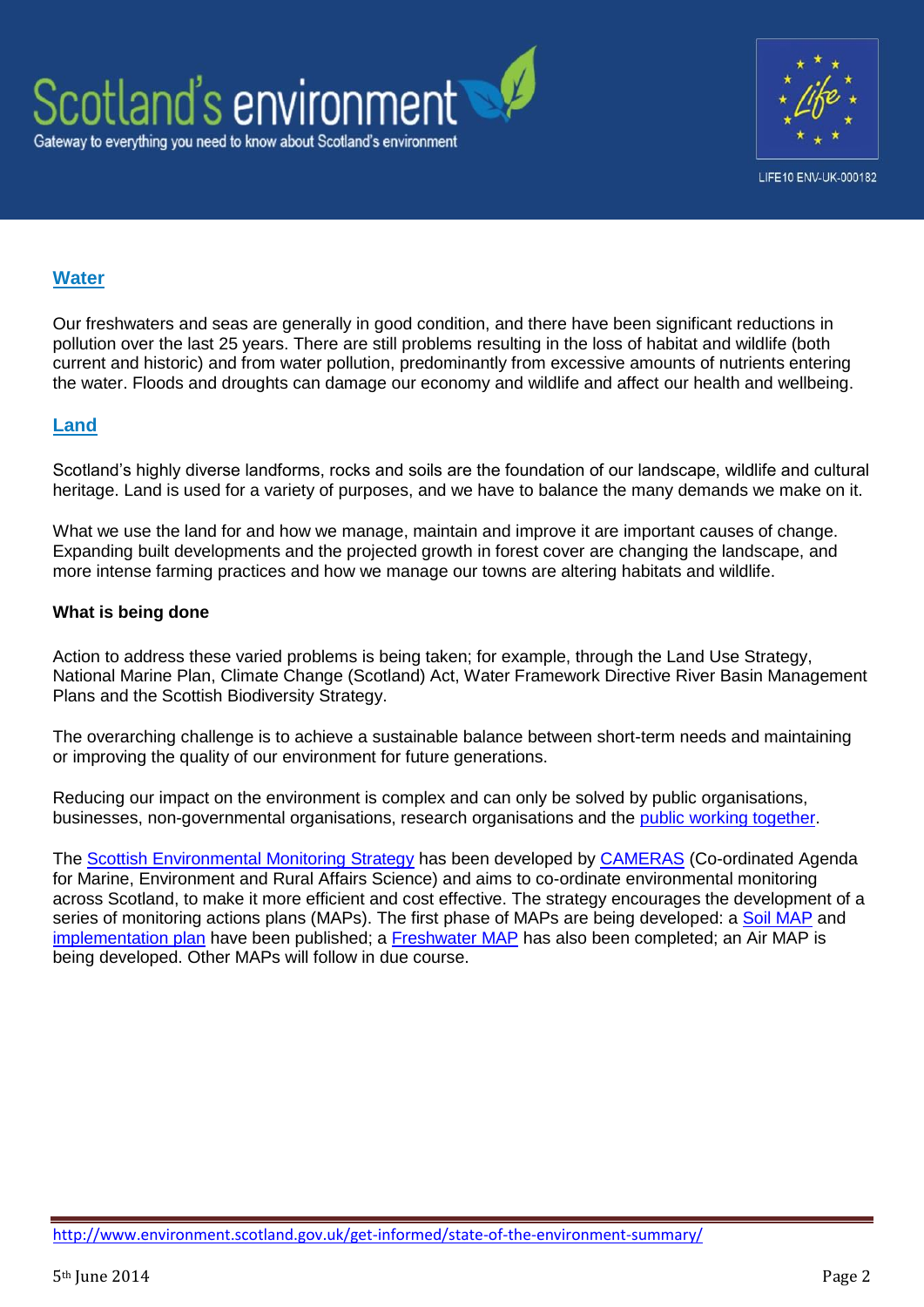



## **What is the state of the environment report?**

The 2014 State of the Environment Report provides an assessment of Scotland's environment and how it is changing. It uses the most recent data available from a wide range of sources. It was written by authors from different environmental organisations, and was overseen by the Editorial Group.

The Editorial Group aims for the report to be:

- impartial.
- trustworthy and evidence-driven.
- engaging, inviting and accessible.
- open to challenge.

We hope that you will be able to find the information you need. The overall key points are provided, and there are five main chapters.

- [Air](http://www.environment.scotland.gov.uk/get-informed/air/)
- [Land](http://www.environment.scotland.gov.uk/get-informed/land/)
- **[Water](http://www.environment.scotland.gov.uk/get-informed/water/)**
- [Climate](http://www.environment.scotland.gov.uk/get-informed/climate/)
- [People and the Environment](http://www.environment.scotland.gov.uk/get-informed/people-and-the-environment/)

Every chapter has key messages and a range of individual topics, each covering part of the environment.

In each topic we describe the condition (state) of that part of the environment and how it is changing. We assess the pressures causing the changes and consider what is being done to solve any problems. For many of the topics, we brought together a group of specialists to summarise the state and trends, and their assessments are shown at the start of each topic. As with any scientific report, we are limited by the available evidence and as a result there may be gaps in our coverage of some environmental issues.

We have referenced all the major points by providing links to sources of information and data, so you can check the facts yourself. In some topics there are links to relevant ["Discover Data"](http://www.environment.scotland.gov.uk/get-interactive/discover-data/) applications, where you can interrogate the data at first hand.

Each page of the report shows the date it was last reviewed and updated. We intend to keep the report current, including new data and information as they become available. The report will be comprehensively reviewed in 2016. It should be cited as Scotland's State of the Environment Report, 2014, and the author as the [Scotland's Environment Web Partnership.](http://www.environment.scotland.gov.uk/about-us/scotlands-environment-partners/)

We'd like your help to shape future versions of the report. Every page has a link to where you can submit comments; we encourage you to question anything you don't understand, and challenge anything you don't believe to be true.

<http://www.environment.scotland.gov.uk/get-informed/state-of-the-environment-summary/>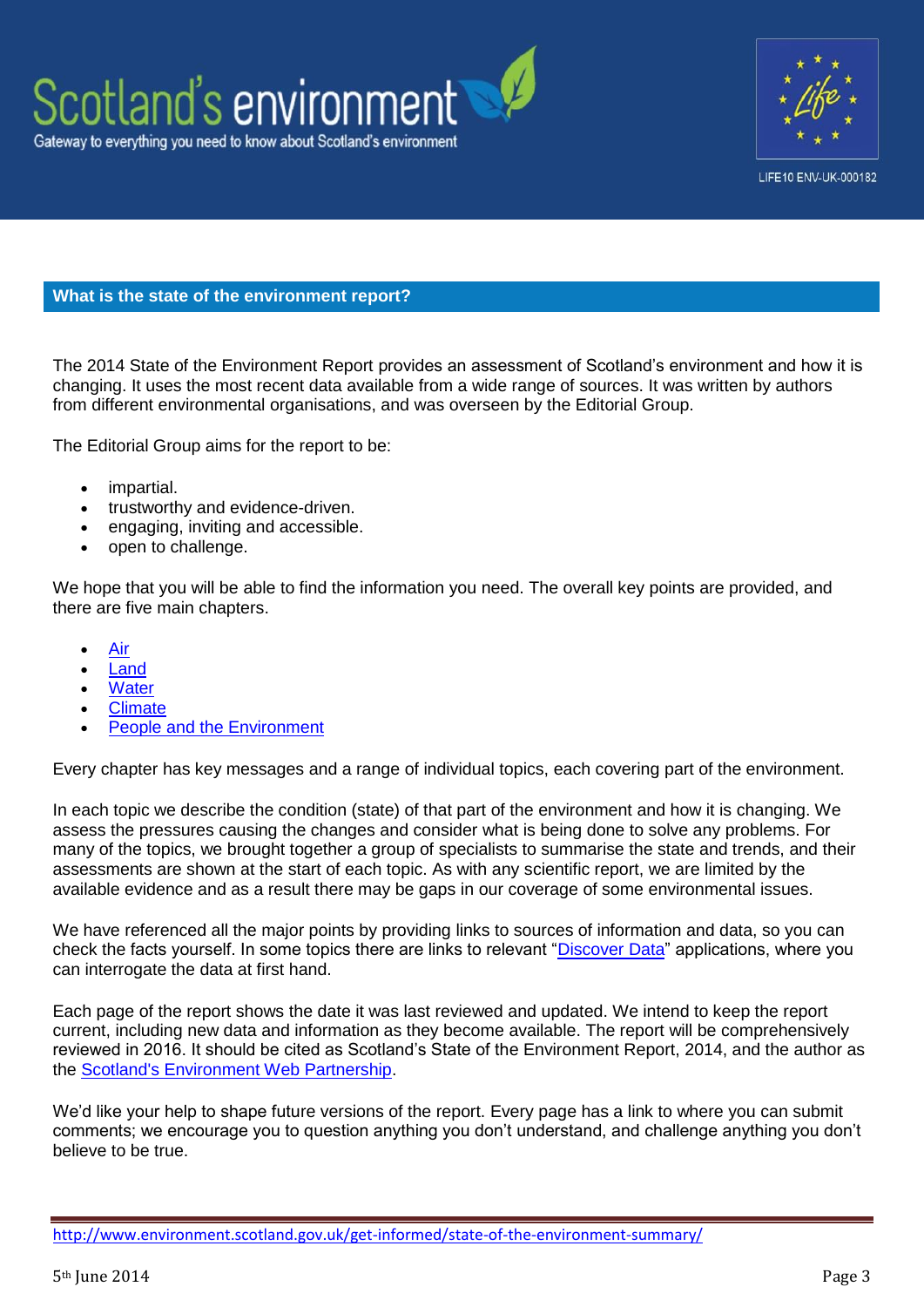



## **State and trend assessments**

The assessments of the state and trend are shown as a series of spectrum diagrams. These show the current condition of the environment covered by each topic as well as the future trend for that environment.

| State |           | Trend |                            |
|-------|-----------|-------|----------------------------|
|       | Excellent |       | Improving                  |
|       | Good      |       | $\gtrsim$ Stable/Improving |
|       | Moderate  |       | Stable                     |
|       | Poor      |       | Stable/Declining           |
|       | Bad       |       | Declining                  |
|       |           |       | Assessment not made        |

We report how confident we are in these assessments based on the level of agreement between the specialists who took part (high, medium or low agreement) and the evidence available to form that assessment (high, medium or low evidence).

### **How the assessments were made**

We contacted specialists with knowledge of each topic and asked them to take part in the assessments. The specialists came from a range of organisations across Scotland, including universities, public organisations, the Scottish Government, local authorities and research institutes. A [full list of participants](http://www.environment.scotland.gov.uk/get-informed/state-of-the-environment-summary/who-wrote-this/) is available.

We asked the specialists to independently complete a survey to identify the main pressures affecting the environmental topics they were contributing to. They also assessed the current state of those aspects of the environment, based on the [Brundtland Commission](http://www.un-documents.net/ocf-02.htm) definition of sustainability: "development which meets the needs of current generations without compromising the ability of future generations to meet their own needs". The future trend was generally assessed for the time period in which current human activity is likely to have a strong impact.

These independent assessments were collated and a meeting was held for each topic, during which the pressures, state and trend were discussed. The groups then agreed on the final assessment and their level of confidence in the result.

<http://www.environment.scotland.gov.uk/get-informed/state-of-the-environment-summary/>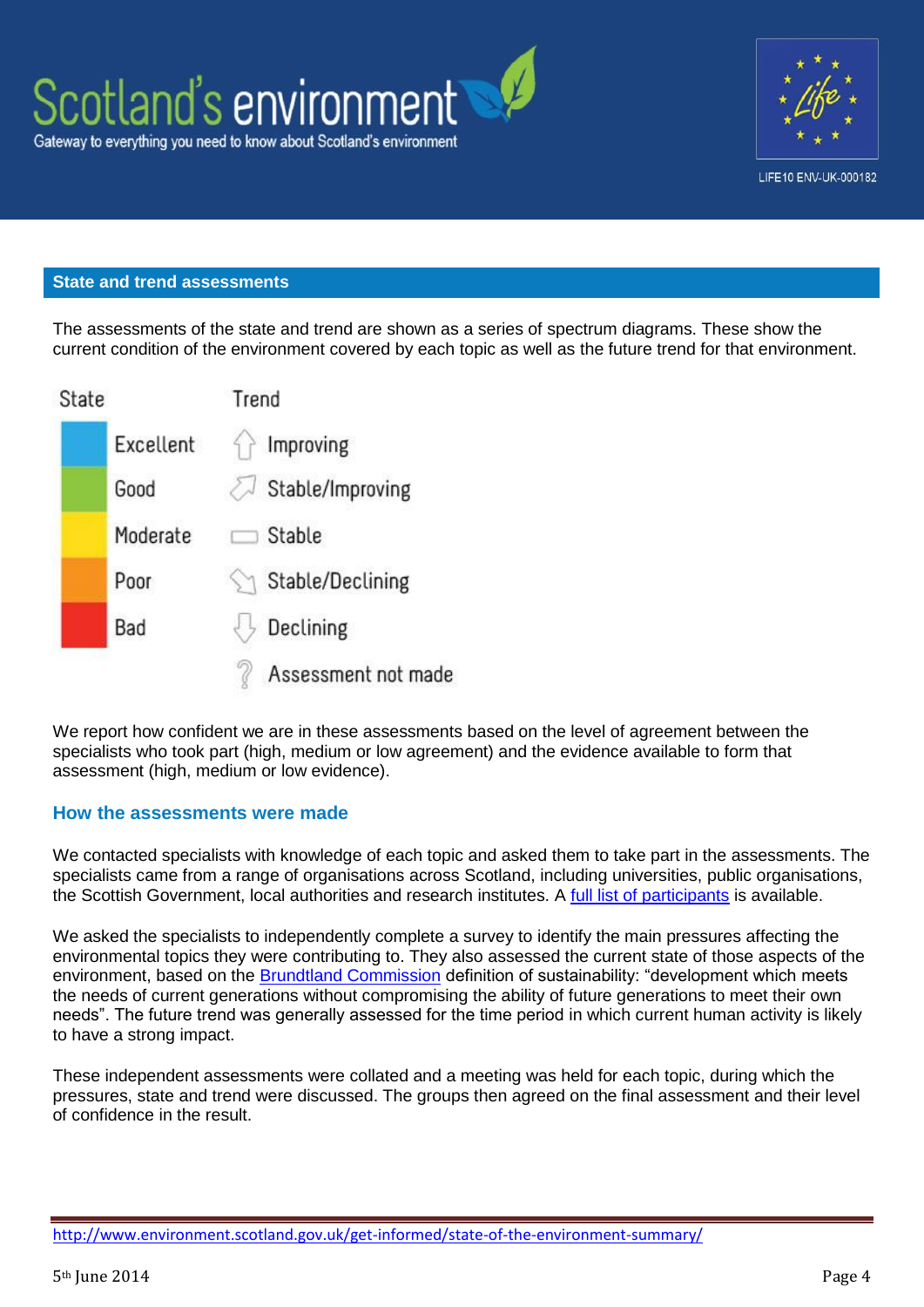



## **Critique of the approach**

These assessments provide a comprehensive review of the state of the Scottish environment and make use of the available evidence and expertise. However, any overall assessment is necessarily a simplification.

Assessments are of the current "average state"; some aspects of the environment covered by a topic will be in a better state, and others worse. Equally, the condition of some areas is improving, while others are worsening or staying the same.

We have taken account of the scale of any damage to the environment in these assessments; impacts can be locally damaging, but may have little effect on a national scale.

The assessments are based on the agreement between the specialists who took part; other specialists may have different opinions.

### **Who wrote this?**

The State of the Environment Report contains many topics, each of them written by a lead author, with contributions from other experts.

The Editorial Group oversaw the production of the report. Our members represent a number of organisations and a range of skills and experience. We are responsible for ensuring the text is consistent, balanced and accurate. You can read more about us below.

For many of the topics, an assessment of the current state and the future trend was made. The section [state](http://www.environment.scotland.gov.uk/get-informed/state-of-the-environment-summary/state-and-trend-assessments/)  [and trend assessments](http://www.environment.scotland.gov.uk/get-informed/state-of-the-environment-summary/state-and-trend-assessments/) explains how this was done. Over 90 specialists took part in the assessment process and came to an agreement on the state and trend of each aspect of the environment. Therefore, the assessment may not fully represent the views of any particular individual.

We are grateful to all who took part and helped to produce the State of the Environment Report.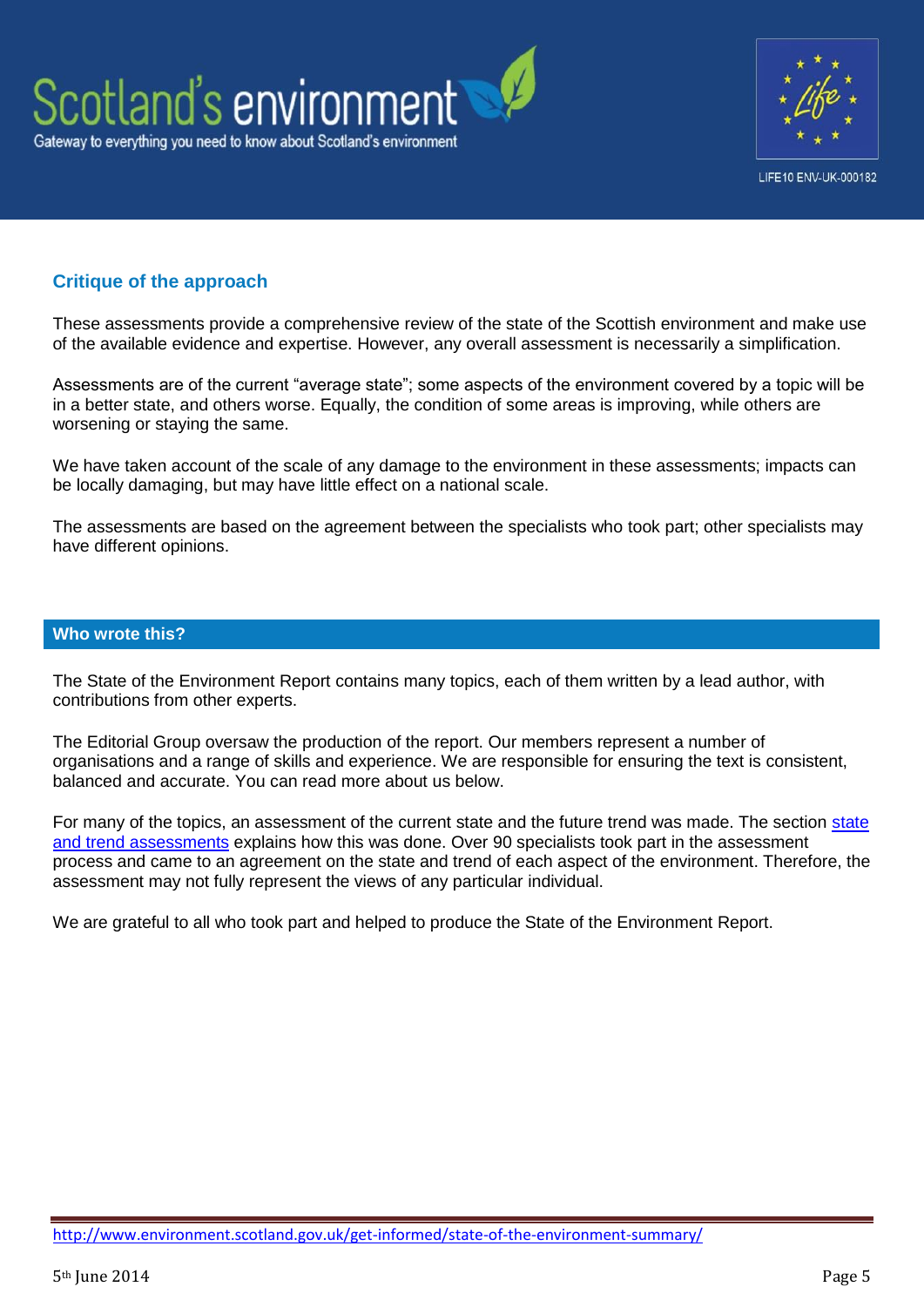



## **Editorial group**

## **Rebecca Bell** Clackmannanshire Council **BA (Hons), MSc, AIEMA Chair Sustainable Scotland Network**

Rebecca is the Chair of the Sustainable Scotland Network, the networking organisation for sustainable development officers in the Scottish public sector. The SSN supports the Scottish public sector to work together towards a sustainable Scotland by: coordinating programmes on climate change and sustainable procurement; sharing good practice and supporting collaboration; researching and promoting better solutions; connecting with national and international policy-makers; and providing access to up-to-date news, advice and guidance.

Rebecca's main areas of expertise are strategic environmental assessment (SEA) and sustainable development policy, with current work focusing on embedding sustainable ways of working across Clackmannanshire Council, and on monitoring sustainability performance.

She is currently preparing a new Sustainability and Climate Change Strategy for Clackmannanshire Council.

## **Dr. Seumas G. Campbell**





**BSc, PhD, C Geol, C Sci, EurGeol Chief Geologist Scotland British Geological Survey**

Diarmad is responsible for the British Geological Survey's onshore spatial data capture and 3D modelling programmes in Scotland, and cross-cutting research in the Glasgow area.

He provides a range of geoscience information and advice to decision makers in Scotland. This is especially in support of urban development, regeneration and infrastructure projects, and in relation to a wide range of environmental impacts, including hazards related to landslides. He has previously been involved in similar work in Hong Kong, and prior to that in projects on the structural controls of mineralisation, especially gold, in Zimbabwe, and the interpretation of ancient volcanic rocks.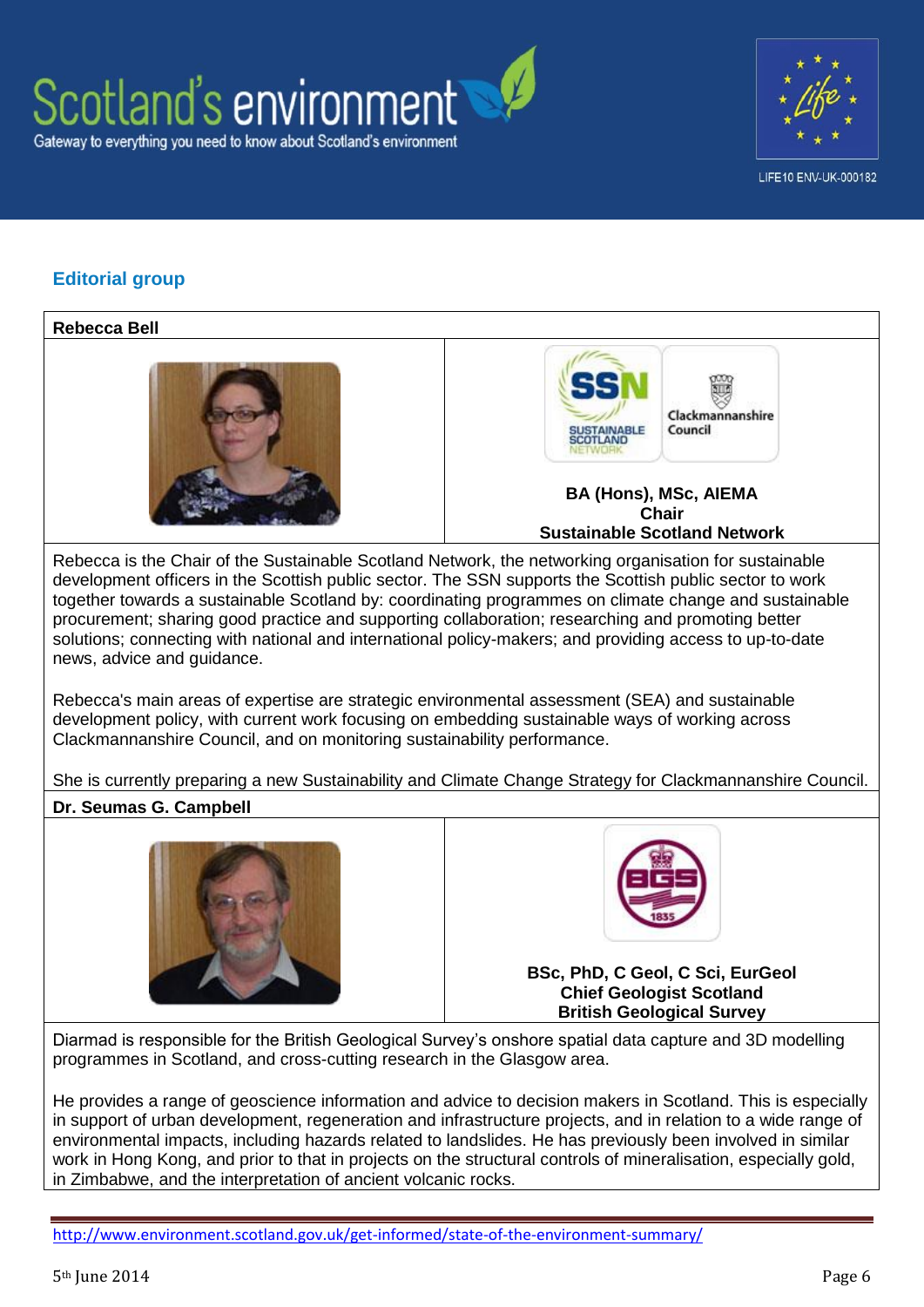





Before joining SEPA, Karen worked for many years as a postdoctoral research fellow at Edinburgh University mainly on greenhouse gas emissions from soils and published a number of peer reviewed papers on a range of topics.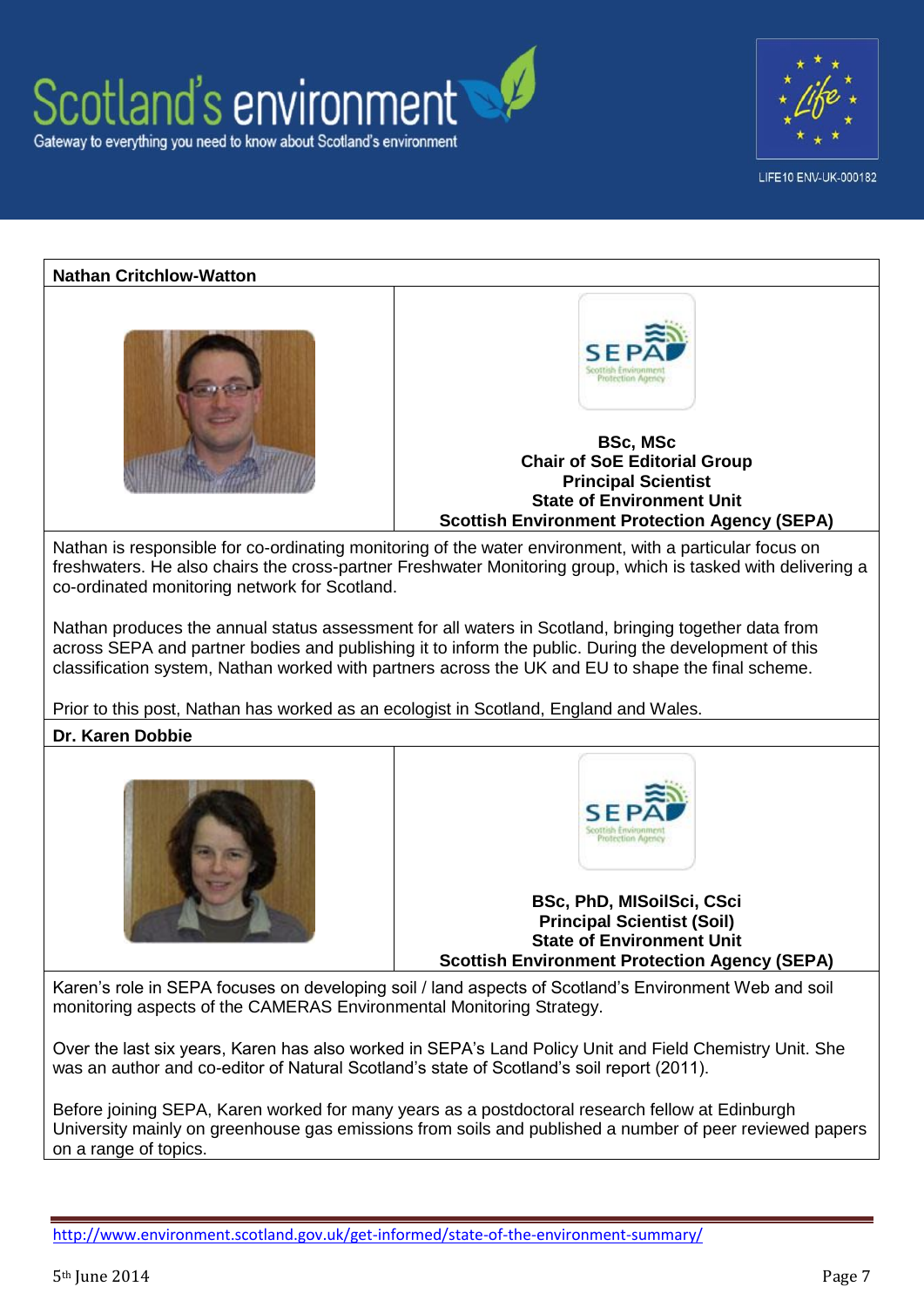



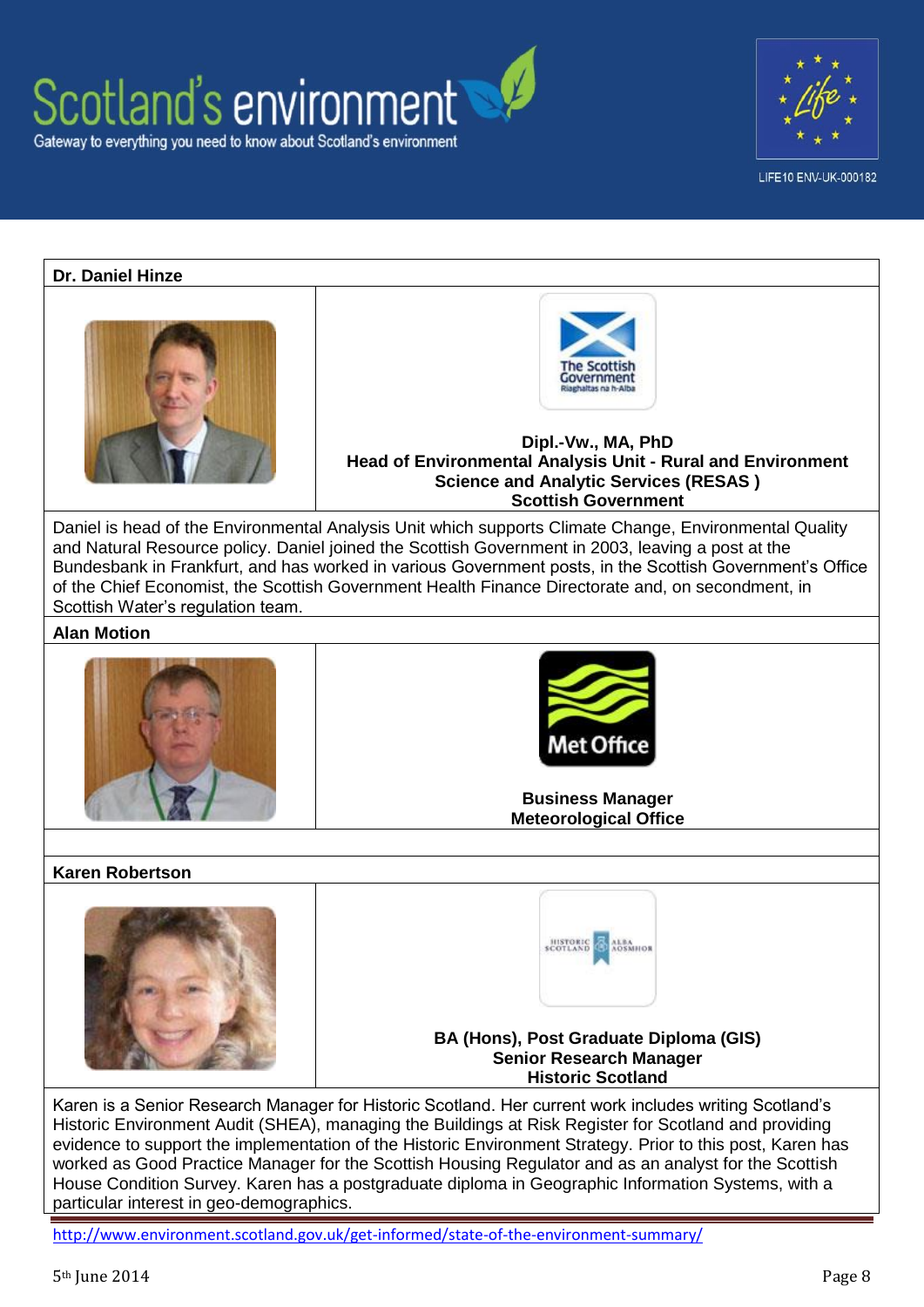





James Simpson is a chartered forester with 25 years career experience in ecological science, sustainable forestry and land use. James is currently on a sabbatical from the Forestry Commission, living and working in the Czech Republic.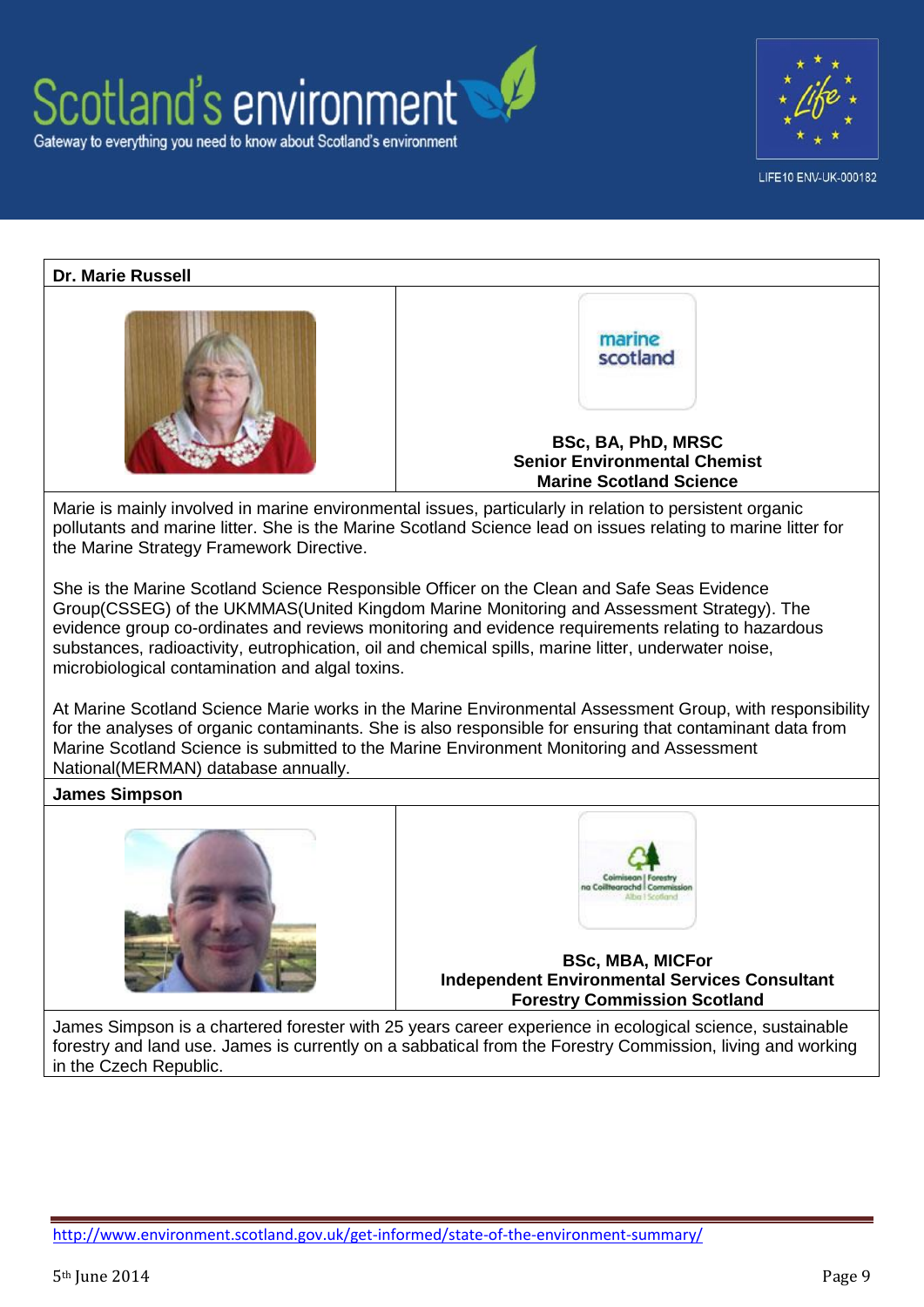





He is an author and co-editor of Natural Scotland's State of Scotland's Soils report (2011), is a member of Council of the British Society of Soil Science and is chair of the European Soil Bureau Network's Working Group on Soil Education and Awareness.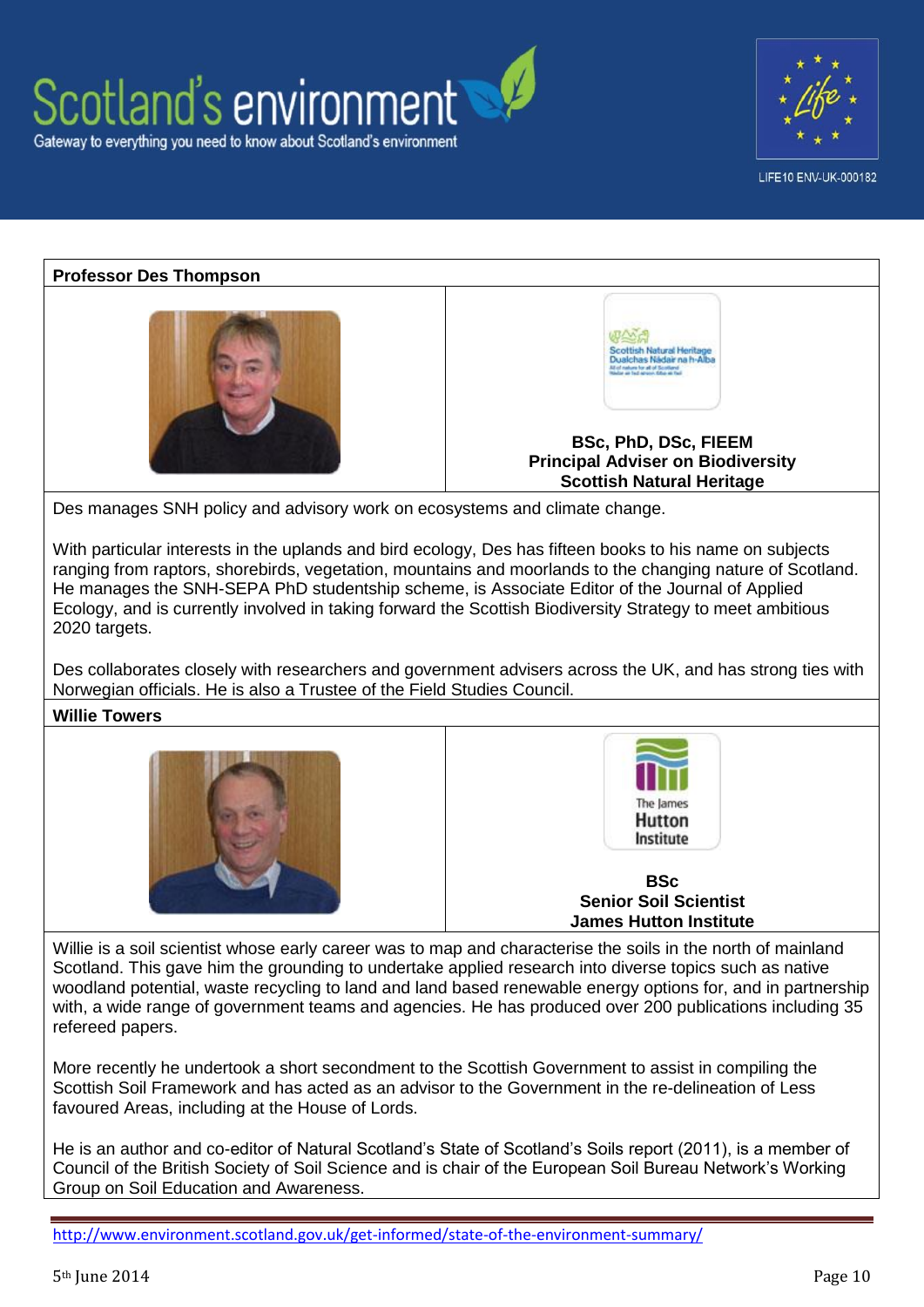

# LIFE10 ENV-UK-000182

## **Authors and contributors**

The assessments were made in 2013, since then the affiliations of individuals to organisations may have changed.

| <b>Aileen Armstrong</b>                                                                                                               | <b>Rebecca Badger</b>                                     | <b>Rebecca Bell</b>                                     | <b>Paul Butler</b>                                      |
|---------------------------------------------------------------------------------------------------------------------------------------|-----------------------------------------------------------|---------------------------------------------------------|---------------------------------------------------------|
| Scottish Natural Heritage<br>Dualchas Nádair na h-Alba<br>All of nature for all of Scotland<br>Historian in fed areon, fiftee as feel | <b>SEP</b><br>Scottish Environment<br>Protection Agency   | SUSTAINABLE<br>SCOTLAND<br>NETWORK                      | <b>SEP</b><br>Scottish Environment<br>Protection Agency |
| <b>Diarmad Campbell</b>                                                                                                               | <b>Nathan Critchlow-Watton</b>                            | <b>Karen Dobbie</b>                                     | <b>Alexander Downie</b>                                 |
|                                                                                                                                       | SEP<br>Scottish Environment<br>Protection Agency          | <b>SEP</b><br>Scottish Environment<br>Protection Agency | <b>SEI</b><br>Scottish Environment<br>Protection Agency |
| <b>Linda Gateley</b>                                                                                                                  | <b>Kathryn Gilchrist</b>                                  | <b>Colin Gillespie</b>                                  | Kathryn Goodenough                                      |
| <b>The Scottish</b><br>Government<br>Riaghaltas na h-Alba                                                                             | <b>The Scottish</b><br>Government<br>Riaghaltas na h-Alba | <b>SE</b><br>Scottish Environment<br>Protection Agency  |                                                         |
| <b>Emma Goodyer</b>                                                                                                                   | <b>Daniel Hinze</b>                                       | <b>Janet Khan</b>                                       | <b>Scot Mathieson</b>                                   |
| SF<br>Scottish Environment<br>Protection Agency                                                                                       | The Scottis<br>Government<br>Riaghaltas na h-Alba         | ς<br>Scottish Environment<br>Protection Agency          | S.<br>Scottish Environment<br>Protection Agency         |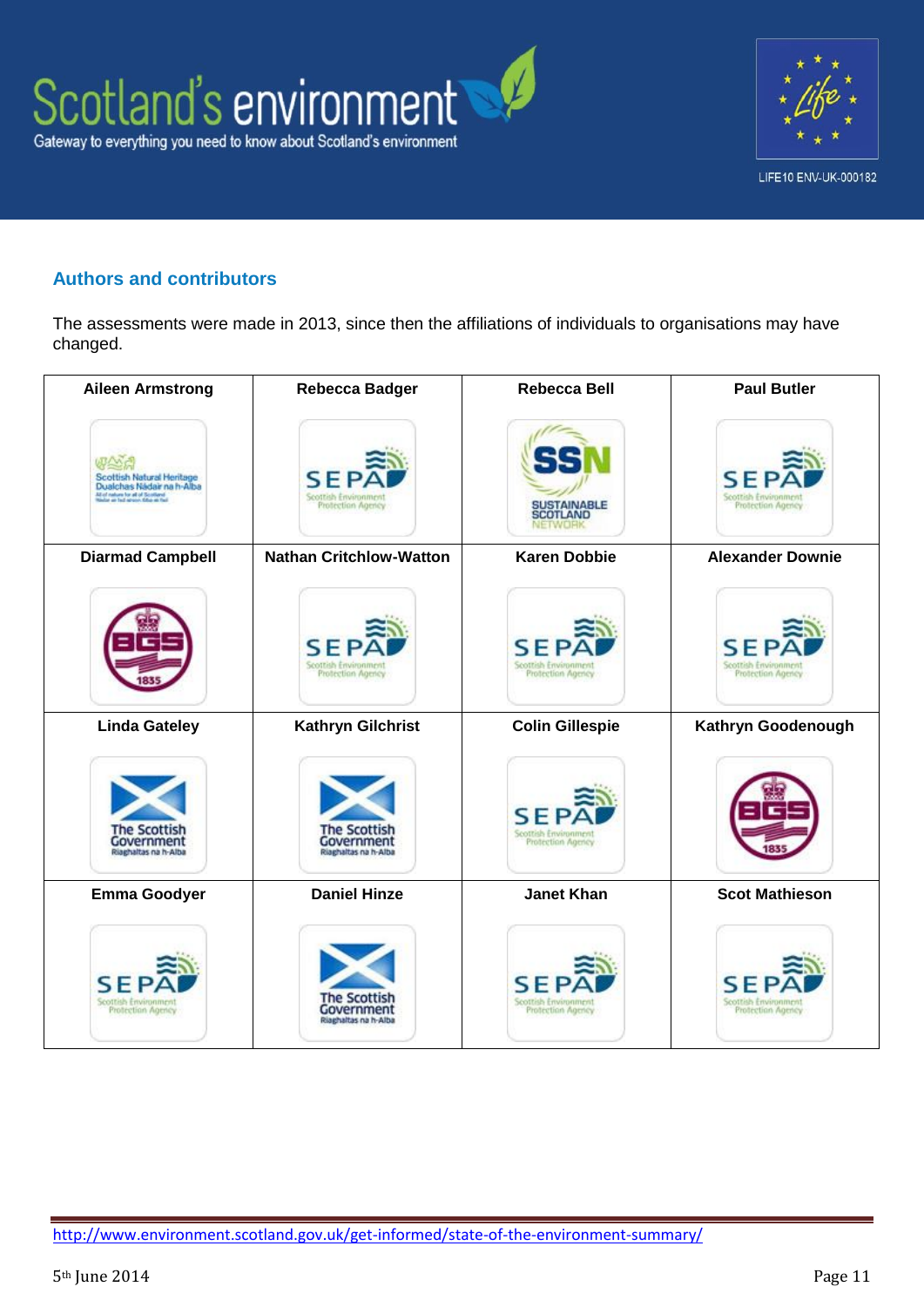



| <b>Cameron Maxwell</b>                                                                                                                   | Davy McCracken                                                                                                                       | <b>Eric McRory</b>                                                                                                               | <b>Jon Molyneaux</b>                                                    |
|------------------------------------------------------------------------------------------------------------------------------------------|--------------------------------------------------------------------------------------------------------------------------------------|----------------------------------------------------------------------------------------------------------------------------------|-------------------------------------------------------------------------|
| Coimisean   Forestry<br>na Coiltearachd   Commission<br>Alba I Scotland                                                                  | <b>SRUC</b>                                                                                                                          | SEP<br>Scottish Environment<br>Protection Agency                                                                                 |                                                                         |
| <b>Michael Montague</b>                                                                                                                  | <b>Alan Motion</b>                                                                                                                   | <b>Fiona O'Mahony</b>                                                                                                            | <b>Gordon Patterson</b>                                                 |
| SEPA<br>Scottish Environment<br>Protection Agency                                                                                        | <b>Met Office</b>                                                                                                                    | Scottish Natural Heritage<br>Dualchas Nádair na h-Alba<br>All of nature for all of Scotland<br>History as fed areon Alba as fair | Coimisean   Forestry<br>na Coiltearachd   Commission<br>Alba I Scotland |
| <b>Peter Rawcliffe</b>                                                                                                                   | <b>Laura Ripper</b>                                                                                                                  | <b>Karen Robertson</b>                                                                                                           | <b>Marie Russell</b>                                                    |
| Scottish Natural Heritage<br>Dualchas Nádair na h-Alba<br>All of nature for all of Scotland<br>Historica as fed across Alba as feat      | Copy editor                                                                                                                          | <b>HISTORIC ALBA</b><br>SCOTLAND CE AOSMHOR                                                                                      | marine<br>scotland                                                      |
| <b>James Simpson</b>                                                                                                                     | <b>Des Thompson</b>                                                                                                                  | <b>Willie Towers</b>                                                                                                             | <b>Mel Van Niekerk</b>                                                  |
| Coimisean   Forestry<br>na Coiltearachd   Commission<br>Alba I Scotland                                                                  | Scottish Natural Heritage<br>Dualchas Nádair na h-Alba<br>All of nature for all of Scotland<br>Historian in fed areon, fiftee as fed | The James<br>Hutton<br>Institute                                                                                                 | SЕ<br>Scottish Environment<br>Protection Agency                         |
| <b>Rachel Wignall</b>                                                                                                                    |                                                                                                                                      |                                                                                                                                  |                                                                         |
| 电公司<br>Scottish Natural Heritage<br>Dualchas Nádair na h-Alba<br>All of nature for all of Scotland<br>Haidar as hed areons false as hell |                                                                                                                                      |                                                                                                                                  |                                                                         |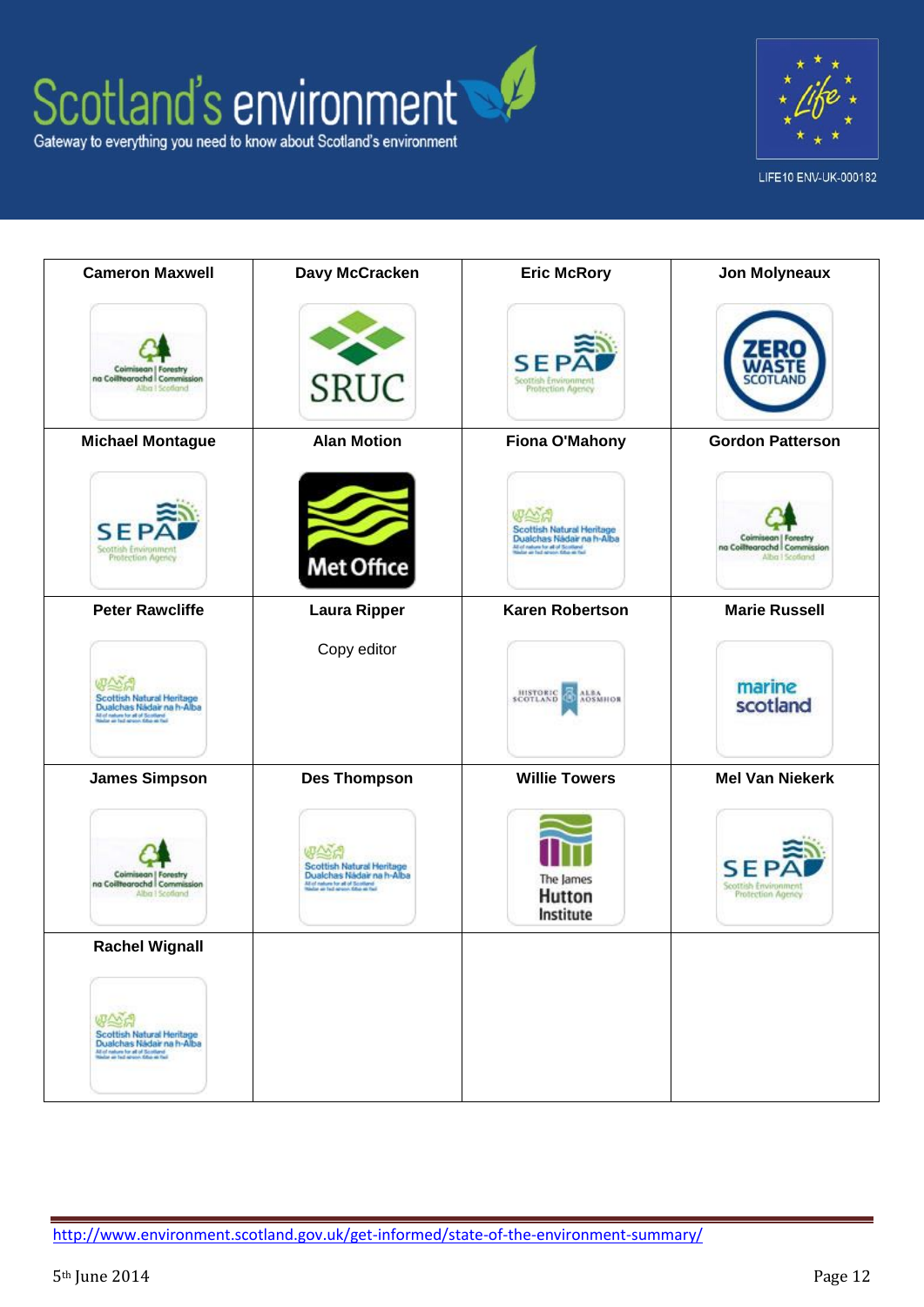



## **State and trend assessors**

The assessments were made in 2013, since then the affiliations of individuals to organisations may have changed.

| Rebekka Artz                                            | <b>Hugh Barron</b>                  | lan Baxter                                              | <b>Andrew Bloodworth</b>                                |  |
|---------------------------------------------------------|-------------------------------------|---------------------------------------------------------|---------------------------------------------------------|--|
| The James Hutton<br>Institute                           | <b>British Geological Survey</b>    | <b>University Campus</b><br><b>Suffolk</b>              | <b>British Geological Survey</b>                        |  |
| <b>Francis Brewis</b>                                   | <b>Andrea Britton</b>               | <b>Rob Brooker</b>                                      | <b>Mike Browne</b>                                      |  |
| <b>Scottish Government</b>                              | The James Hutton                    | The James Hutton                                        | <b>GeoConservation UK</b>                               |  |
|                                                         | Institute                           | Institute                                               |                                                         |  |
| <b>Patricia Bruneau</b>                                 | <b>Lin Bunten</b>                   | <b>Andrew Burke</b>                                     | <b>Claire Campbell</b>                                  |  |
| <b>Scottish Natural Heritage</b>                        | <b>Scottish Environment</b>         | <b>Historic Scotland</b>                                | <b>Scottish Environment</b>                             |  |
|                                                         | <b>Protection Agency</b>            |                                                         | <b>Protection Agency</b>                                |  |
| <b>Diarmad Campbell</b>                                 | <b>Laurence Carvalho</b>            | <b>Mary Christie</b>                                    | <b>Andrew Coupar</b>                                    |  |
| <b>British Geological Survey</b>                        | Centre for Ecology and<br>Hydrology | <b>Scottish Natural Heritage</b>                        | <b>Scottish Natural Heritage</b>                        |  |
| <b>Nathan Critchlow-</b>                                | <b>Tom Dargie</b>                   | <b>Jim Densham</b>                                      | <b>Karen Dobbie</b>                                     |  |
| <b>Watton</b>                                           | Boreas Ecology                      | Royal Society for the                                   | <b>Scottish Environment</b>                             |  |
| <b>Scottish Environment</b><br><b>Protection Agency</b> |                                     | <b>Protection of Birds</b>                              | <b>Protection Agency</b>                                |  |
| <b>Martin Downing</b>                                   | <b>Willie Duncan</b>                | <b>Teresa Fernandes</b>                                 | <b>Bob Ferrier</b>                                      |  |
| <b>Wardell Armstrong</b>                                | <b>Scottish Environment</b>         | Marine Alliance for                                     | The James Hutton                                        |  |
|                                                         | <b>Protection Agency</b>            | Science and Technology                                  | Institute                                               |  |
|                                                         |                                     | for Scotland                                            |                                                         |  |
| <b>Fiona Fordyce</b>                                    | <b>Kathryn Gilchrist</b>            | <b>Colin Gillespie</b>                                  | <b>Martin Gillespie</b>                                 |  |
| <b>British Geological Survey</b>                        | <b>Scottish Government</b>          | <b>Scottish Environment</b>                             | <b>British Geological Survey</b>                        |  |
|                                                         |                                     | <b>Protection Agency</b>                                |                                                         |  |
| lan Gilzean                                             | Kathryn Goodenough                  | <b>Emma Goodyer</b>                                     | <b>John Gordon</b>                                      |  |
| <b>Scottish Government</b>                              | <b>British Geological Survey</b>    | <b>Scottish Environment</b>                             | Freelance                                               |  |
|                                                         |                                     | <b>Protection Agency</b>                                |                                                         |  |
| <b>Jeanette Hall</b>                                    | <b>Alison Hester</b>                | <b>Alex Hill</b>                                        | <b>Andy Kerr</b>                                        |  |
| <b>Scottish Natural Heritage</b>                        | The James Hutton                    | <b>Meteorological Office</b>                            | ClimateXChange                                          |  |
|                                                         | Institute                           |                                                         |                                                         |  |
| <b>Janet Khan-Marnie</b>                                | <b>Ness Kirkbride</b>               | <b>Julie Laing</b>                                      | <b>Tom Leatherland</b>                                  |  |
| <b>Scottish Environment</b>                             | <b>Scottish Natural Heritage</b>    | <b>Scottish Environment</b>                             | <b>Scottish Environment</b>                             |  |
| <b>Protection Agency</b>                                | <b>Graham Marchbank</b>             | <b>Protection Agency</b><br><b>Martin Marsden</b>       | Link                                                    |  |
| <b>Colin MacFadyen</b>                                  |                                     |                                                         | <b>Scot Mathieson</b>                                   |  |
| <b>Scottish Natural Heritage</b>                        | <b>Scottish Government</b>          | <b>Scottish Environment</b><br><b>Protection Agency</b> | <b>Scottish Environment</b><br><b>Protection Agency</b> |  |
| Davy McCracken                                          | <b>Calum McPhail</b>                | <b>Eric McRory</b>                                      | <b>Clive Mitchell</b>                                   |  |
| <b>Scotland's Rural College</b>                         | <b>Scottish Environment</b>         | <b>Scottish Environment</b>                             | <b>Scottish Natural Heritage</b>                        |  |
|                                                         | <b>Protection Agency</b>            | <b>Protection Agency</b>                                |                                                         |  |
| <b>Mareike Moeller-</b>                                 | <b>Jon Molyneux</b>                 | <b>Chris Nevin</b>                                      | <b>Sean O'Reilly</b>                                    |  |
| Holtkamp                                                | Zero Waste Scotland                 | <b>Scottish Natural Heritage</b>                        | Institute of Historic                                   |  |
| <b>Scottish Natural Heritage</b>                        |                                     |                                                         | <b>Building Conservation</b>                            |  |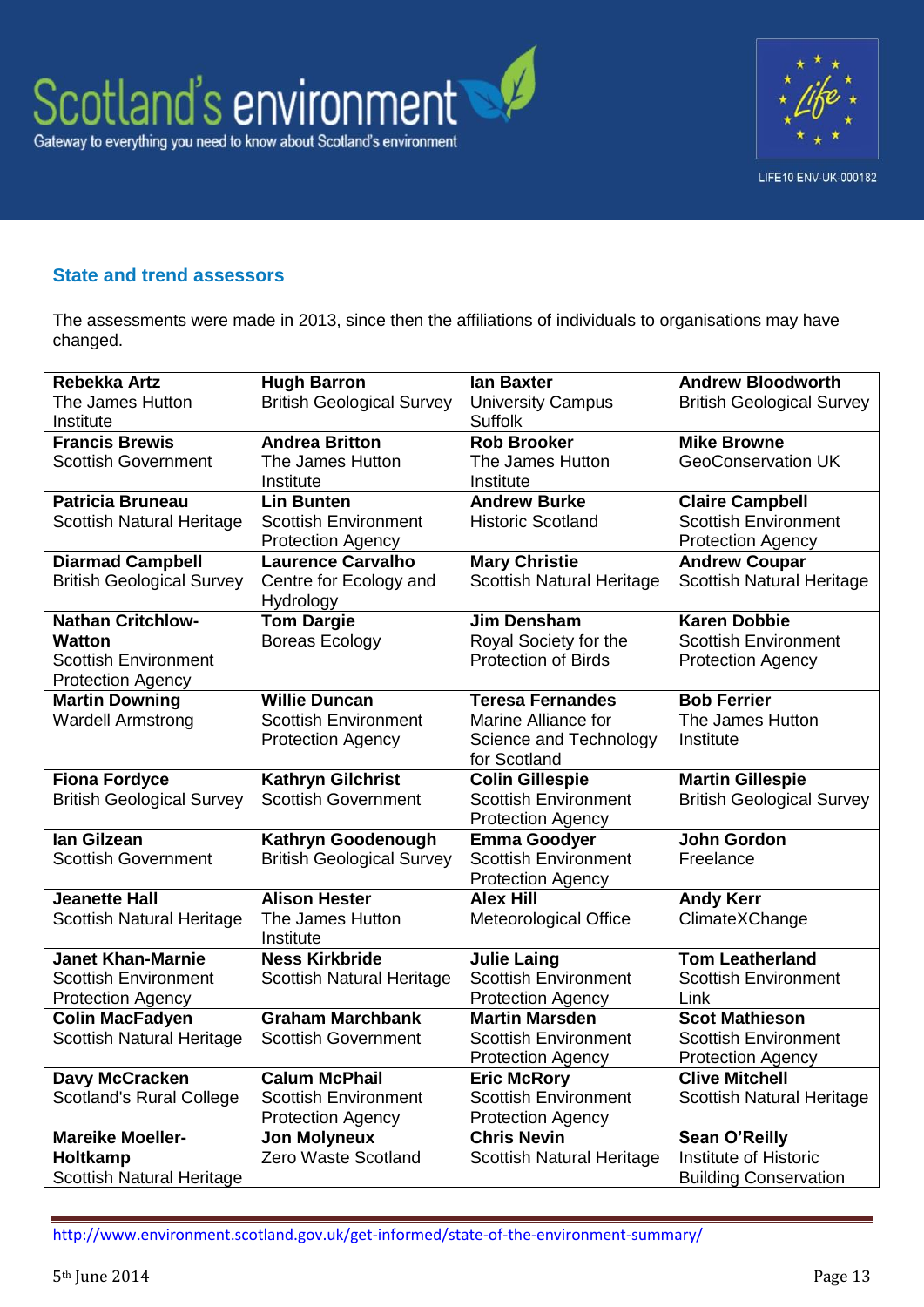# Scotland's environment Gateway to everything you need to know about Scotland's environment



| <b>Gordon Patterson</b>          | <b>Peter Pitkin</b>         | <b>Martin Price</b>              | <b>Graeme Purves</b>           |
|----------------------------------|-----------------------------|----------------------------------|--------------------------------|
| <b>Forestry Commission</b>       | Scottish Natural Heritage   | University of the                | <b>Scottish Government</b>     |
| Scotland                         |                             | <b>Highlands and Islands</b>     |                                |
| <b>Neal Rafferty</b>             | <b>Stefan Reis</b>          | <b>Mike Rivington</b>            | <b>Karen Robertson</b>         |
| <b>Scottish Government</b>       | Centre for Ecology and      | The James Hutton                 | <b>Historic Scotland</b>       |
|                                  | Hydrology                   | Institute                        |                                |
| <b>Jo Robertson</b>              | <b>David Ross</b>           | lain Sime                        | <b>Peter Singleton</b>         |
| <b>Built environment Forum</b>   | <b>Scottish Environment</b> | <b>Scottish Natural Heritage</b> | <b>Scottish Environment</b>    |
| Scotland                         | <b>Protection Agency</b>    |                                  | <b>Protection Agency</b>       |
| <b>Pete Smith</b>                | <b>Chris Spray</b>          | <b>Andrew Taylor</b>             | <b>Sally Thomas</b>            |
| University of Aberdeen           | University of Dundee        | <b>Scottish Government</b>       | <b>Scottish Government</b>     |
| <b>Des Thompson</b>              | <b>Willie Towers</b>        | <b>Angus Tree</b>                | <b>Robin Turner</b>            |
| <b>Scottish Natural Heritage</b> | The James Hutton            | <b>Scottish Natural Heritage</b> | Royal Commission on            |
|                                  | Institute                   |                                  | the Ancient and                |
|                                  |                             |                                  | <b>Historical Monuments of</b> |
|                                  |                             |                                  | Scotland                       |
| <b>Susan Waldron</b>             | <b>Alan Werritty</b>        | <b>Rachel Wignall</b>            | <b>Mark Williams</b>           |
| University of Glasgow            | University of Dundee        | <b>Scottish Natural Heritage</b> | <b>Scottish Water</b>          |
| <b>Luke Wormald</b>              |                             |                                  |                                |
| <b>Historic Scotland</b>         |                             |                                  |                                |

## **Downloads**

## **June 2014 State of Environment Report**

| State of the environment summary 2014 |                          |                                        |                                 |                                 |  |  |  |
|---------------------------------------|--------------------------|----------------------------------------|---------------------------------|---------------------------------|--|--|--|
| Air                                   |                          |                                        |                                 |                                 |  |  |  |
| <b>Air Quality</b>                    |                          |                                        |                                 |                                 |  |  |  |
| <b>Water</b>                          |                          |                                        |                                 |                                 |  |  |  |
| Aquaculture                           | <b>Coastal waters</b>    | <b>Estuaries</b>                       | <b>Estuaries and</b><br>coastal | <b>Freshwater lochs</b>         |  |  |  |
| <b>Offshore waters</b>                | <b>Rivers and canals</b> | <b>Rivers and lochs</b>                |                                 |                                 |  |  |  |
| <b>Land</b>                           |                          |                                        |                                 |                                 |  |  |  |
| <b>Crops and livestock</b>            | Farmland                 | <b>Fossil fuels and</b><br>minerals    | Landscape                       | <b>Mountains and</b><br>uplands |  |  |  |
| <b>Rocks and</b><br>landforms         | <b>Soils</b>             | <b>Timber and forestry</b><br>products | <b>Wetlands</b>                 | <b>Woodlands and</b><br>forests |  |  |  |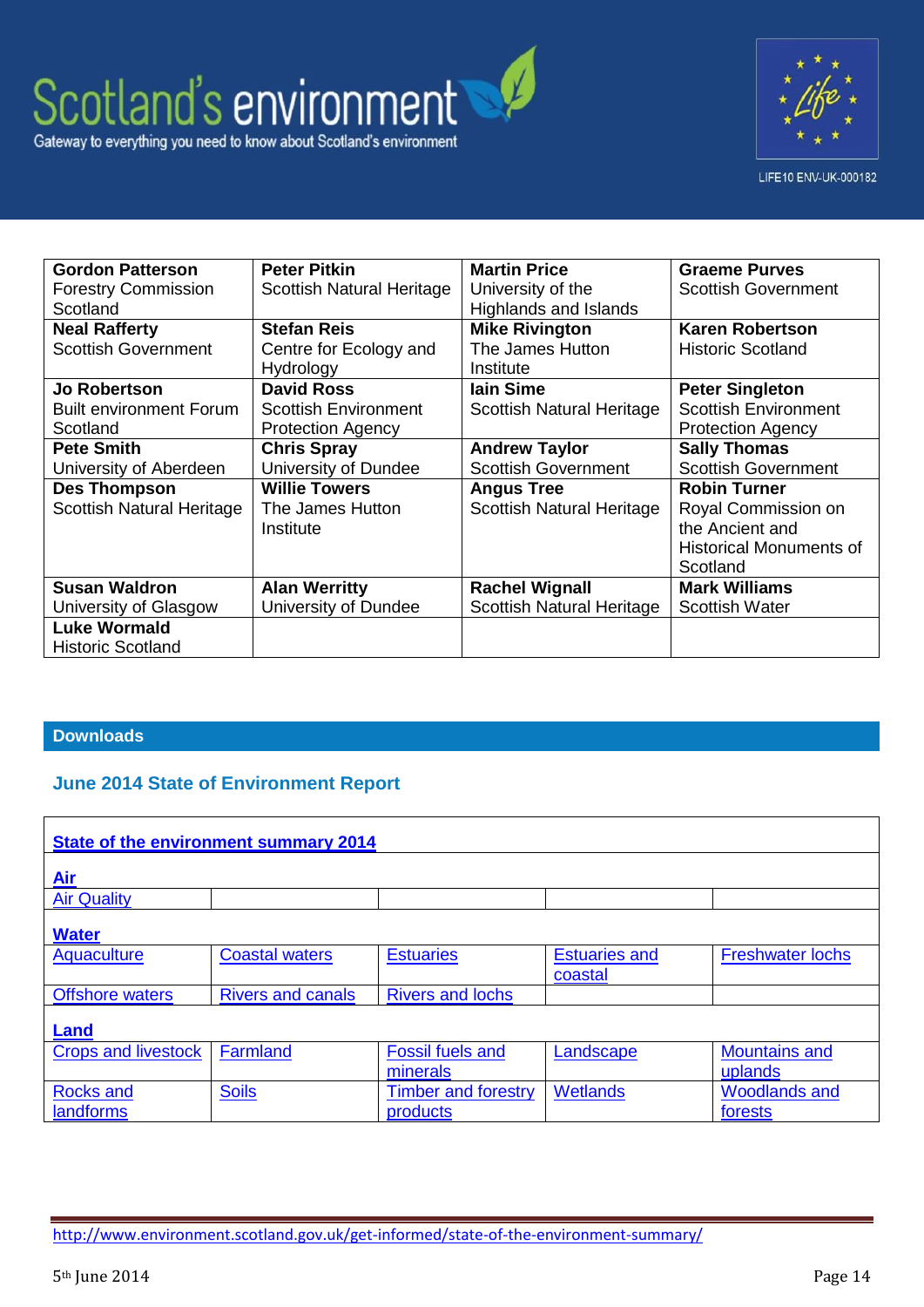# Scotland's environment Gateway to everything you need to know about Scotland's environment



LIFE10 ENV-UK-000182

| <b>Climate</b>                    |                   |               |                 |                               |  |  |
|-----------------------------------|-------------------|---------------|-----------------|-------------------------------|--|--|
| <b>Climate</b>                    |                   |               |                 |                               |  |  |
| <b>People and the environment</b> |                   |               |                 |                               |  |  |
| Benefits from the                 | Cities, towns and | <b>Energy</b> | <b>Historic</b> | Land use strategy             |  |  |
| environment                       | greenspaces       |               | environment     |                               |  |  |
| <b>Recreation</b>                 | <b>Waste</b>      |               |                 |                               |  |  |
| <b>Gaelic</b>                     |                   |               |                 |                               |  |  |
| <b>Air</b>                        | <b>Water</b>      | Land          | Climate         | People and the<br>environment |  |  |
| <b>Key Messages</b>               |                   |               |                 |                               |  |  |

## **November 2011 State of Environment Report**

| <b>Overall Summary</b>   |                        |                       |              |                   |                        |  |  |  |
|--------------------------|------------------------|-----------------------|--------------|-------------------|------------------------|--|--|--|
| Introduction             | <b>Description</b>     | Our approach          |              |                   |                        |  |  |  |
|                          |                        |                       |              |                   |                        |  |  |  |
| <b>Air and Climate</b>   |                        |                       |              |                   |                        |  |  |  |
| <b>Air quality</b>       | <b>Climate change</b>  | Noise, Light          |              |                   |                        |  |  |  |
|                          |                        | and Odour             |              |                   |                        |  |  |  |
|                          |                        |                       |              |                   |                        |  |  |  |
| <b>Built Environment</b> |                        |                       |              |                   |                        |  |  |  |
| Cities, towns            | <b>Historic</b>        |                       |              |                   |                        |  |  |  |
| and                      | environment            |                       |              |                   |                        |  |  |  |
| greenspaces              |                        |                       |              |                   |                        |  |  |  |
|                          |                        |                       |              |                   |                        |  |  |  |
| <b>Land</b>              |                        |                       |              |                   |                        |  |  |  |
| Landscape                | <b>Land use and</b>    | <b>Rocks and</b>      | <b>Soils</b> |                   |                        |  |  |  |
|                          | management             | <b>landforms</b>      |              |                   |                        |  |  |  |
| <b>Natural Resources</b> |                        |                       |              |                   |                        |  |  |  |
| <b>Fossil fuels and</b>  | <b>Timber and</b>      | Waste                 |              |                   |                        |  |  |  |
| minerals                 | forestry               |                       |              |                   |                        |  |  |  |
|                          | products               |                       |              |                   |                        |  |  |  |
|                          |                        |                       |              |                   |                        |  |  |  |
| <b>Society</b>           |                        |                       |              |                   |                        |  |  |  |
| <b>Benefits from</b>     | <b>Health and well</b> | <b>Recreation and</b> |              |                   |                        |  |  |  |
| nature                   | being                  | amenity               |              |                   |                        |  |  |  |
| <b>Water</b>             |                        |                       |              |                   |                        |  |  |  |
| <b>Coastal waters</b>    | <b>Estuaries</b>       | Groundwater           | Lochs        | <b>Rivers and</b> | <b>Scotland's seas</b> |  |  |  |
|                          |                        |                       |              | canals            |                        |  |  |  |

Г

<http://www.environment.scotland.gov.uk/get-informed/state-of-the-environment-summary/>